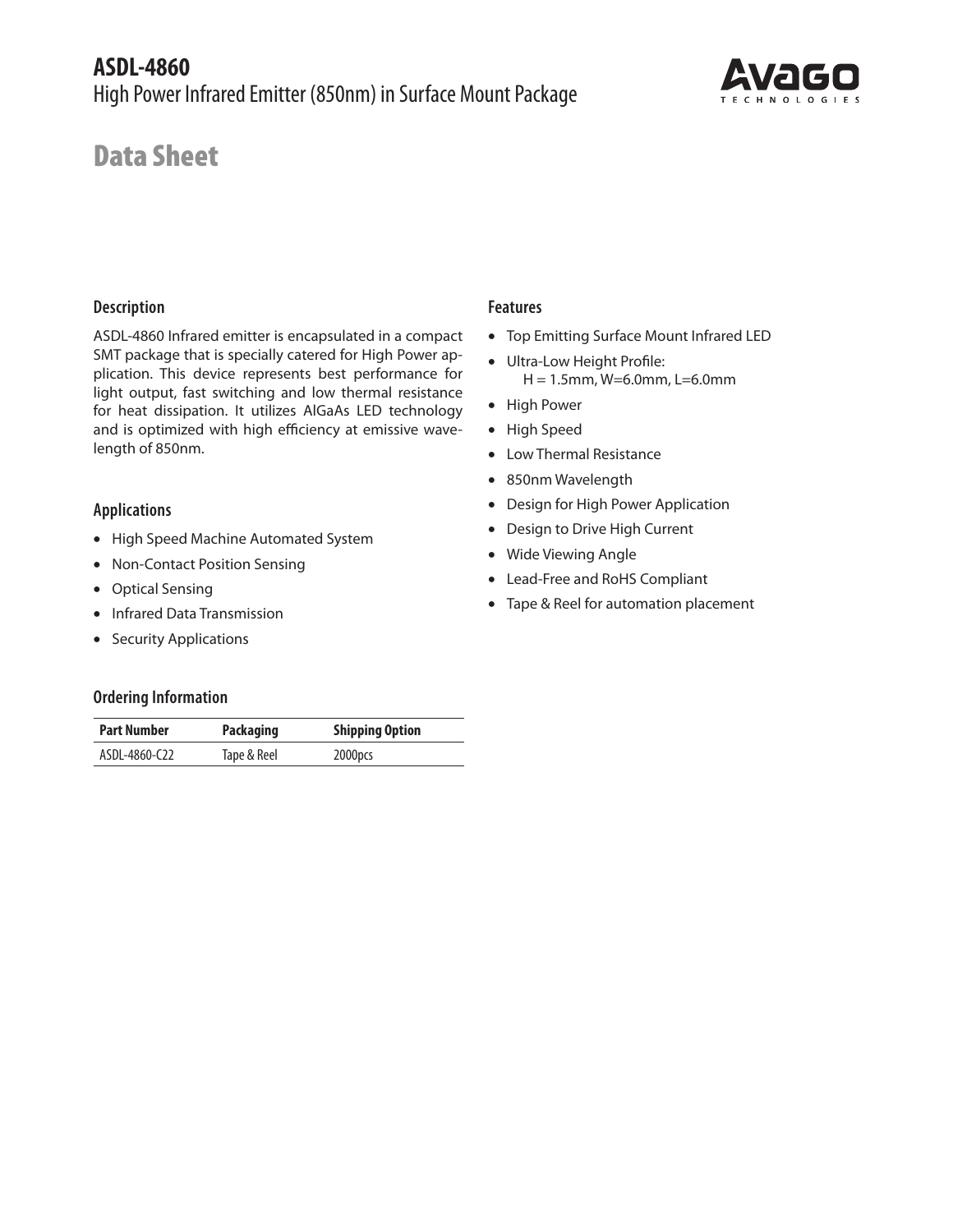# **Package Outline**



# **Tape and Reel Dimensions**



All Dimensions are in Millimeters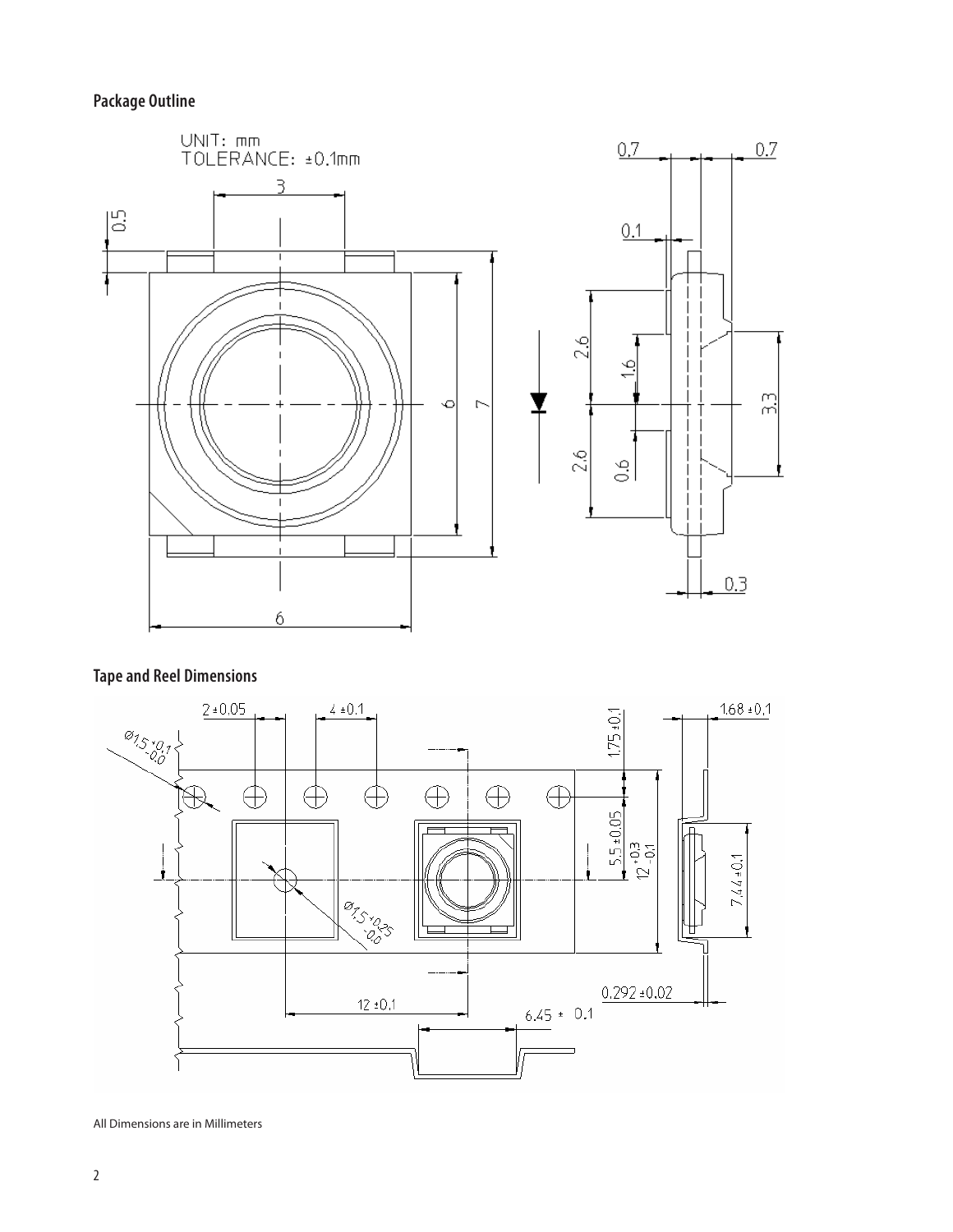# **Absolute Maximum Ratings at 25**°**C**

| <b>Parameter</b>                  | Symbol            | Min.  | Max           | <b>Unit</b>  | Reference      |
|-----------------------------------|-------------------|-------|---------------|--------------|----------------|
| <b>Peak Forward Current</b>       | <b>IFPK</b>       |       |               | A            | $T_p$ <10us    |
|                                   |                   |       |               |              | Duty Cycle=10% |
| <b>Continuous Forward Current</b> | <b>IFDC</b>       |       | 500           | mA           |                |
| <b>Power Dissipation</b>          | P <sub>DISS</sub> |       | 1.2           | W            |                |
| <b>Reverse Voltage</b>            | V,                |       |               | V            |                |
| <b>Operating Temperature</b>      | 10                | $-40$ | 100           | $\mathrm{C}$ |                |
| Storage Temperature               | Iς                | $-40$ | 100           | °C           |                |
| <b>LED Junction Temperature</b>   |                   |       | 125           | °C           |                |
| Lead Soldering Temperature        |                   |       | 260 for 5 sec | °ſ           |                |

## **Electrical Characteristics at 25**°**C**

| <b>Parameter</b>                     | <b>Symbol</b>         | Min. | Typ. | Max. | <b>Unit</b>   | <b>Condition</b>    |
|--------------------------------------|-----------------------|------|------|------|---------------|---------------------|
| <b>Forward Voltage</b>               | Vг                    |      | 1.4  | 2.2  |               | $I_F = 500$ mA      |
| Reverse Voltage                      |                       |      |      |      |               | $I_R = 100uA$       |
| Diode Capacitance                    | LΩ                    |      | 350  |      | Dŀ            | $V_r = 0V$ , f=1MHz |
| Thermal Resistance,<br>Junction/Base | $R\Theta_{\text{is}}$ |      | 20   |      | $\degree$ C/W |                     |

# **Optical Characteristics at 25**°**C**

| <b>Parameter</b>              | Symbol          | Min. | Typ. | Max. | <b>Unit</b> | <b>Condition</b> |
|-------------------------------|-----------------|------|------|------|-------------|------------------|
| Average On-Axis Intensity (1) |                 | 40   | 45   |      | mW/Sr       | $I_F = 500$ mA   |
| Viewing Angle                 | $2\theta_{1/2}$ |      | 120  |      | deg         |                  |
| Peak wavelength               | <b>APK</b>      |      | 850  |      | nm          | $I_F = 500$ mA   |
| Spectral Width                | Δλ              |      | 40   |      | nm          | $I_F = 20mA$     |
| <b>Optical Rise Time</b>      |                 |      | 15   |      | ns          | $I_F = 20mA$     |
| <b>Optical Fall Time</b>      |                 |      | 10   |      | ns          | $I_F = 20mA$     |

Note (1): IE is measured with accuracy of  $+11\%$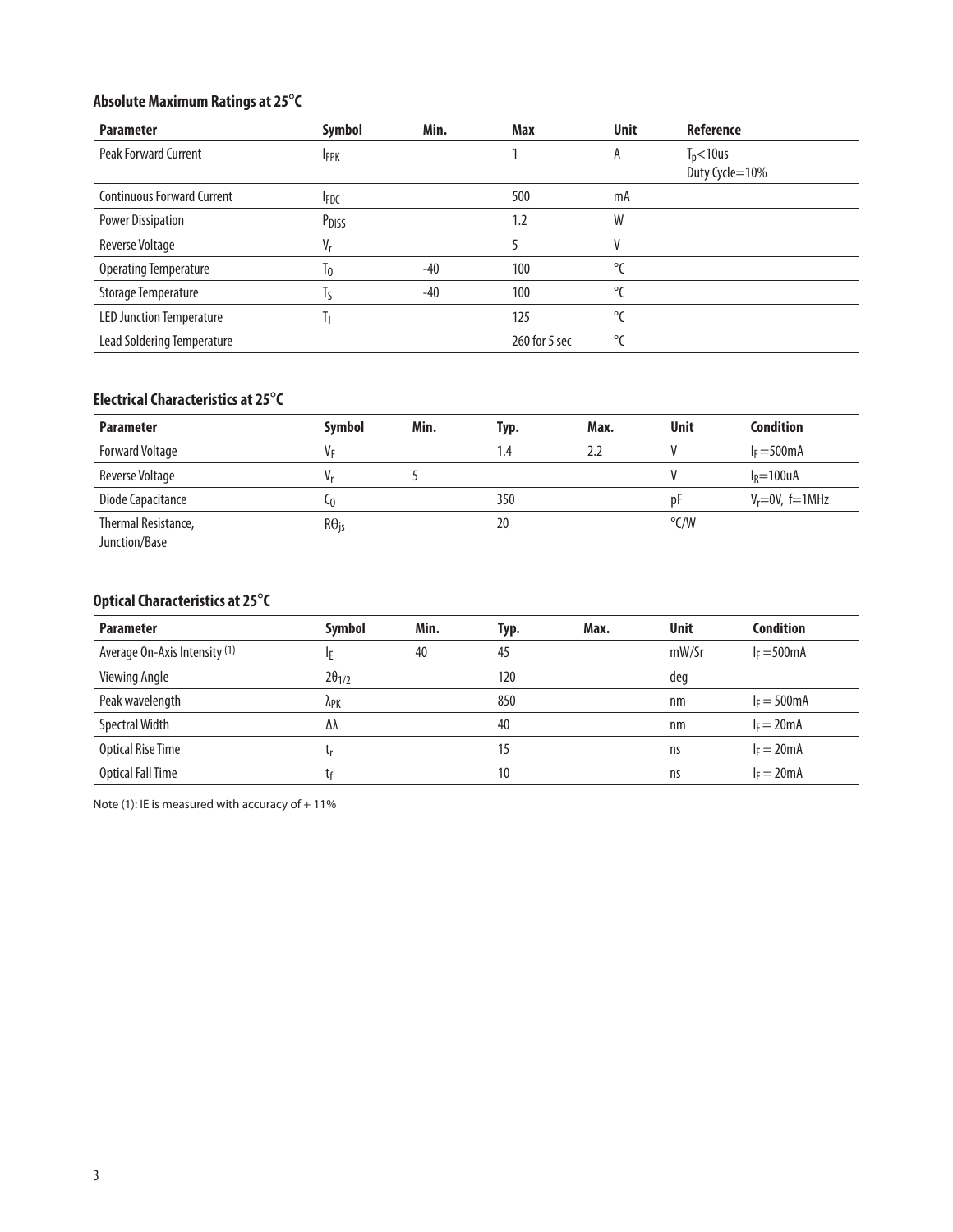

# Typical Electrical / Optical Characteristics Curve (T<sub>A</sub> = 25°C Unless Otherwise Stated)

**Figure 1. Peak Wavelength Vs Relative Radiant Power Figure 2. Forward Current Vs Radiant Intensity** 







**Figure 5. Maximum Forward Current Vs Solder Point Temperature**





**Figure 4. Angular Displacement Vs Relative Radiant Intensity**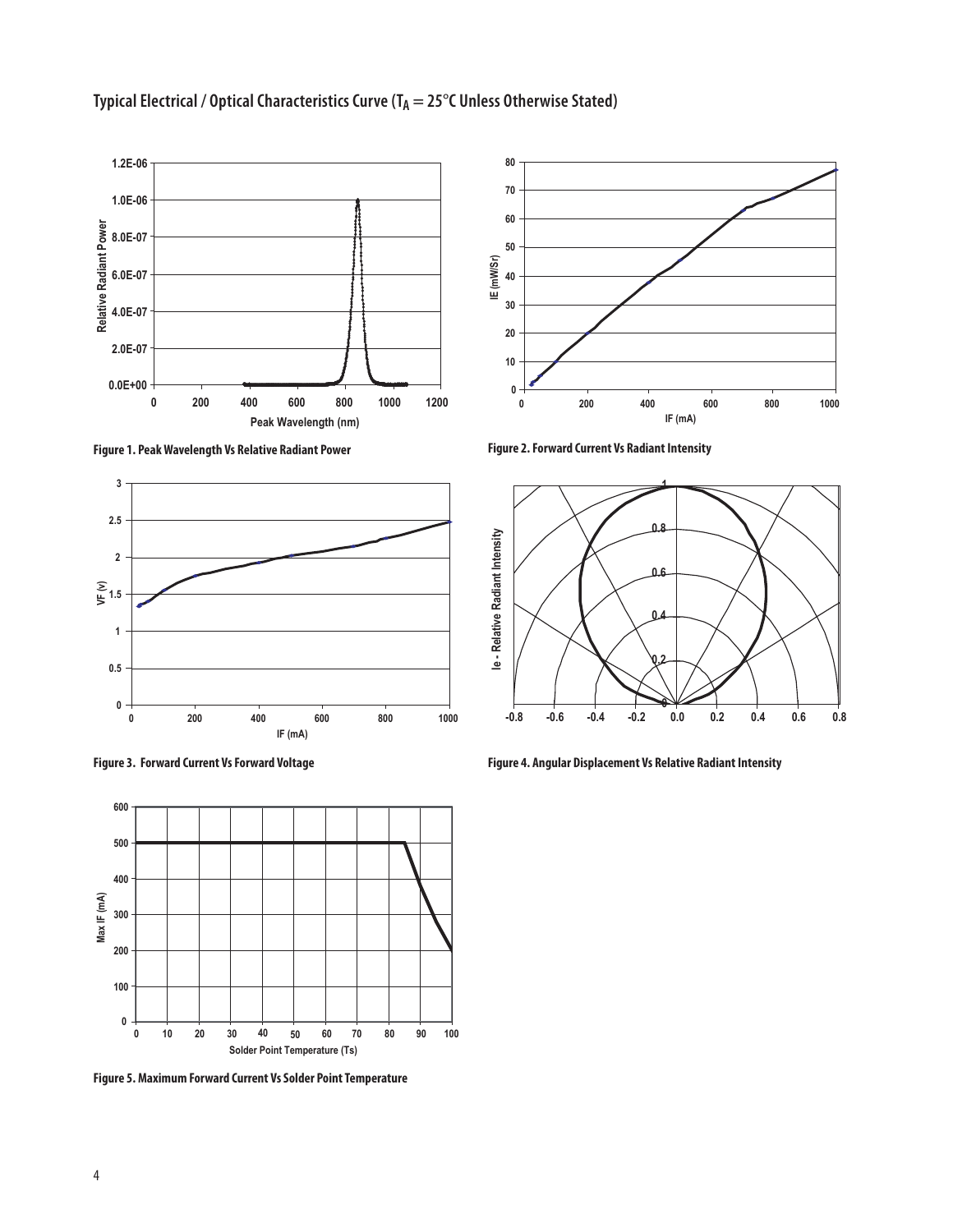#### **Recommended Reflow Profile**



|                                             |                                 |                                    | Maximum $\Delta T/\Delta t$ ime |
|---------------------------------------------|---------------------------------|------------------------------------|---------------------------------|
| <b>Process Zone</b>                         | Symbol                          | ΛT                                 | or Duration                     |
| Heat Up                                     | P <sub>1</sub> , R <sub>1</sub> | 25°C to 150°C                      | $3^{\circ}$ C/s                 |
| <b>Solder Paste Dry</b>                     | P <sub>2</sub> , R <sub>2</sub> | 150°C to 200°C                     | 100s to 180s                    |
| Solder Reflow                               | P3, R3                          | 200°C to 260°C                     | $3^{\circ}$ C/s                 |
|                                             | P3, R4                          | 260 $\degree$ C to 200 $\degree$ C | $-6^{\circ}$ C/s                |
| Cool Down                                   | P4, R5                          | 200°C to 25°C                      | $-6^{\circ}$ C/s                |
| Time maintained above liquidus point, 217°C |                                 | $>217^{\circ}$ C                   | 60s to 90s                      |
| Peak Temperature                            |                                 | $260^{\circ}$ C                    |                                 |
| Time within 5°C of actual Peak Temperature  |                                 |                                    | 20s to 40s                      |
| Time 25°C to Peak Temperature               |                                 | 25 $\degree$ C to 260 $\degree$ C  | 8mins                           |

The reflow profile is a straight-line representation of a nominal temperature profile for a convective reflow solder process. The temperature profile is divided into four process zones, each with different  $\Delta T/\Delta t$ ime temperature change rates or duration. The  $\Delta T/\Delta t$  ime rates or duration are detailed in the above table. The temperatures are measured at the component to printed circuit board connections.

In process zone P1, the PC board and component pins are heated to a temperature of 150°C to activate the flux in the solder paste. The temperature ramp up rate, R1, is limited to  $3^{\circ}C$  per second to allow for even heating of both the PC board and component pins.

Process zone P2 should be of sufficient time duration (100 to 180 seconds) to dry the solder paste. The temperature is raised to a level just below the liquidus point of the solder.

Process zone P3 is the solder reflow zone. In zone P3, the temperature is quickly raised above the liquidus point of solder to 260°C (500°F) for optimum results. The dwell time above the liquidus point of solder should be between 60 and 90 seconds. This is to assure proper coalescing of the solder paste into liquid solder and the formation of good solder connections. Beyond the recommended dwell time the intermetallic growth within the solder connections becomes excessive, resulting in the formation of weak and unreliable connections. The temperature is then rapidly reduced to a point below the solidus temperature of the solder to allow the solder within the connections to freeze solid.

Process zone P4 is the cool down after solder freeze. The cool down rate, R5, from the liquidus point of the solder to 25°C (77°F) should not exceed 6°C per second maximum. This limitation is necessary to allow the PC board and component pins to change dimensions evenly, putting minimal stresses on the component.

It is recommended to perform reflow soldering no more than twice.